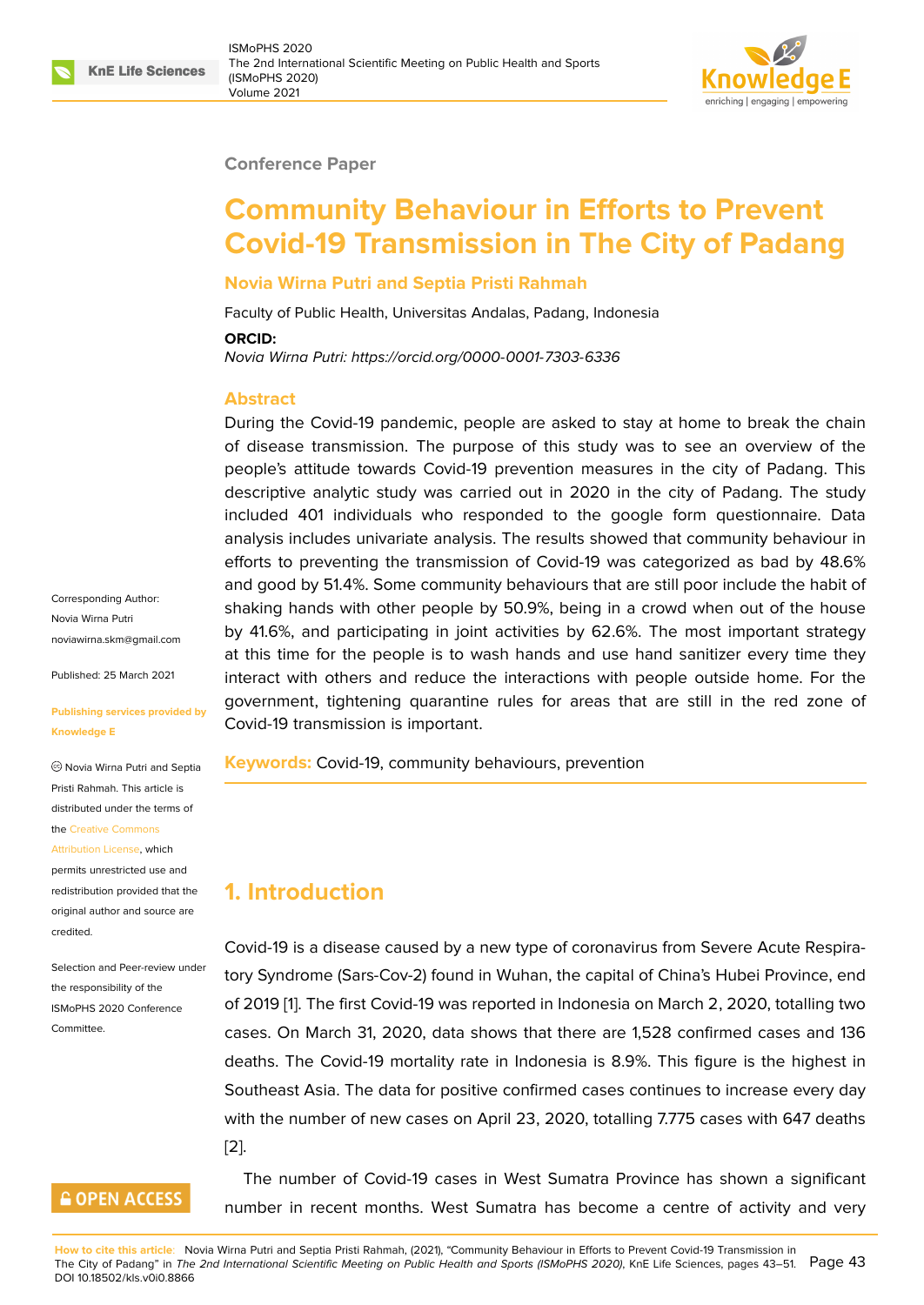high community mobility. Also, the spread of cases has illustrated the existence of subclusters and local transmissions. The number of confirmed positive cases of Covid-19 in West Sumatra as of April 23, 2020, was 86 cases with nine deaths. Seeing the Covid-19 issue, which continues to increase, the West Sumatra provincial government has also implemented the PSBB as stated in the Decree of the Governor of West Sumatra Number 180-297-2020 concerning Enforcement of Large-Scale Social Restrictions in the Region of West Sumatra Province in the Context of Accelerating the Handling of Covid-19 [3].

One of the cities in West Sumatra Province with the highest number of Covid-19 cases is Padang City, with 53 confirmed positive cases with eight deaths as of 23 April 2020. Padang [Cit](#page-7-2)y has also implemented PSBB based on a decision from the Governor of West Sumatra [4]. Based on the limits put forward by Skinner, health behaviour is a person's response to stimuli or objects related to illness, disease, and factors that affect health, such as health services, food, drink, and the environment [5]. Preventive action is the current st[ra](#page-7-3)tegy to limit the spread of cases. Early screening, diagnosis, isolation, and treatment are needed to prevent further spread [6]. This study aims to analyse the family's role in efforts to prevent the transmission of COVID-19 in [Pa](#page-7-4)dang City in 2020.

# **2. Material and Method**

The type of this study is quantitative research methods with a survey descriptive study design. According to [7], a descriptive study is a research method carried out with the primary objective of making an accurate description or description of a situation. The survey method is a descriptive research method carried out on a group of usually quite large objects in a part[ic](#page-7-5)ular period time [7]. The study population was all people in the city of Padang, amounting to 950,871 people in 2019. The sample amounted to 401 respondents. Data collection was not carried out directly but online via the google form platform due to the Covid-19 pandemic d[ur](#page-7-5)ing June - July 2020. Univariate analysis was done by looking at the frequency distribution of each category of independent variables, namely the frequency distribution of the behaviour to prevent the transmission of Covid-19.

### **3. Results**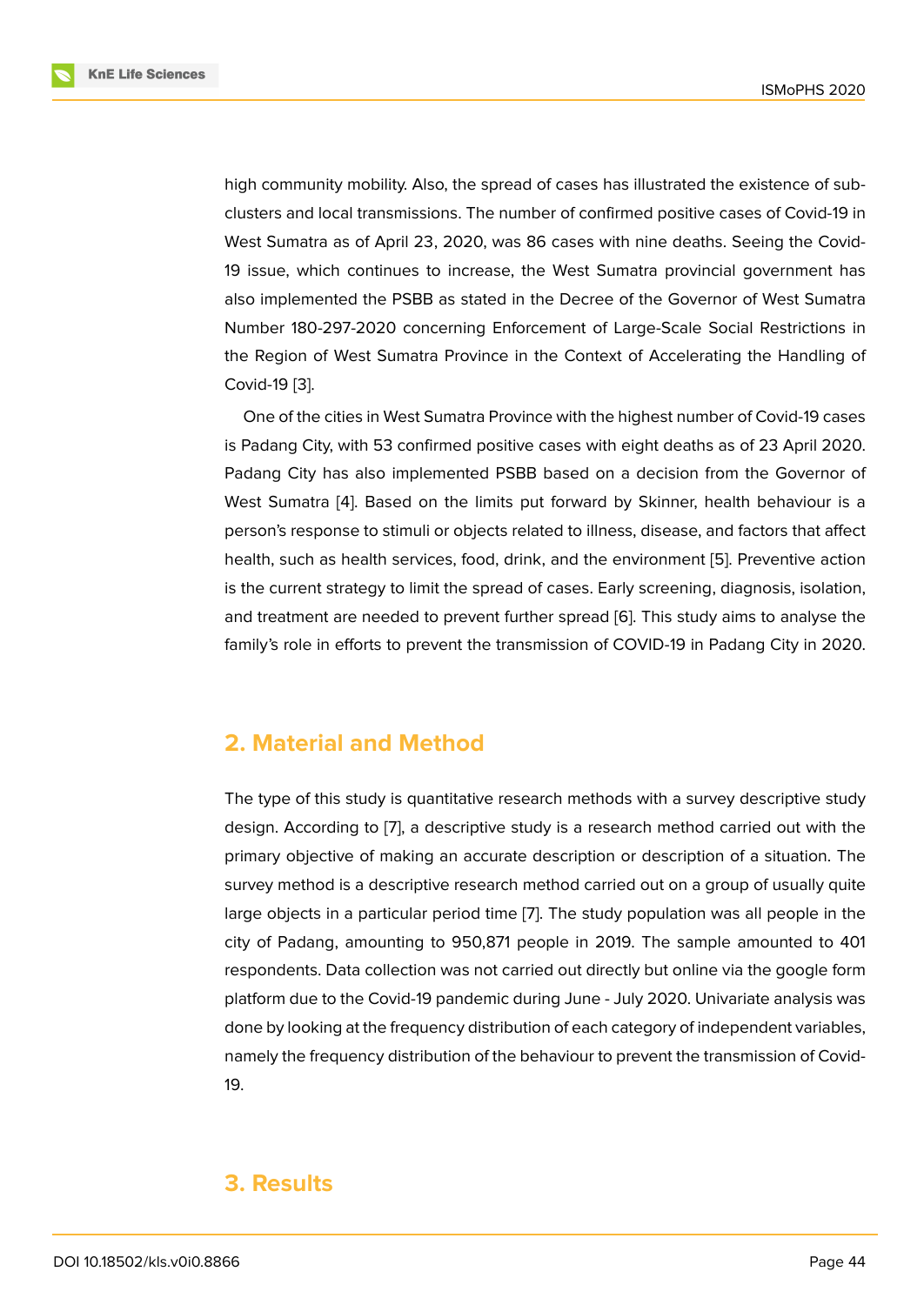

### **3.1. Respondents characteristics**

Table 1. shows on overview of the frequency distribution of respondent characteristics like gender, age, and education. Based on Table 1, it was known that female respondents (67.1%) were more than male respondents (32.9%). Based on age, more respondents were categorized as late adolescents who had an age range of 15-25 years (47.1%). Based on education, most of the respondents have a senior high school education, namely 55.6%.

| <b>Respondent Characteristics</b> | $\mathbf n$      | %    |  |
|-----------------------------------|------------------|------|--|
| Gender                            |                  |      |  |
| Male                              | 132              | 32.9 |  |
| Female                            | 269              | 67.1 |  |
| Age (yr)                          |                  |      |  |
| $15 - 25$                         | 189              | 47.1 |  |
| $26 - 35$                         | 69               | 17.2 |  |
| $36 - 45$                         | 75               | 18.7 |  |
| 46-55                             | 50               | 12.5 |  |
| $56 - 65$                         | 15               | 3.7  |  |
| 66 and above                      | 3                | 0.8  |  |
| <b>Education</b>                  |                  |      |  |
| Elementary                        | 10 <sup>10</sup> | 2.5  |  |
| Middle school                     | 16               | 4.0  |  |
| High school                       | 223              | 55.6 |  |
| Above college                     | 152              | 37.9 |  |

TABLE 1: Frequency distribution of respondent characteristics.

Source: Author's own work

### **3.2. Covid-19 transmission prevention behaviour**

Table 2 shows the results of distribution of respondents frequency based on behaviour to prevent Covid-19 transmission in Padang City in 2020.

TABLE 2: Distribution of respondents' frequency based on the behaviour to prevent Covid-19 transmission in Padang city in 2020.

| <b>Preventive behaviour</b> | n   | %    |
|-----------------------------|-----|------|
| Bad                         | 195 | 48.6 |
| Good                        | 206 | 51.4 |
| Total                       | 401 | 100  |
|                             |     |      |

Source: Author's own work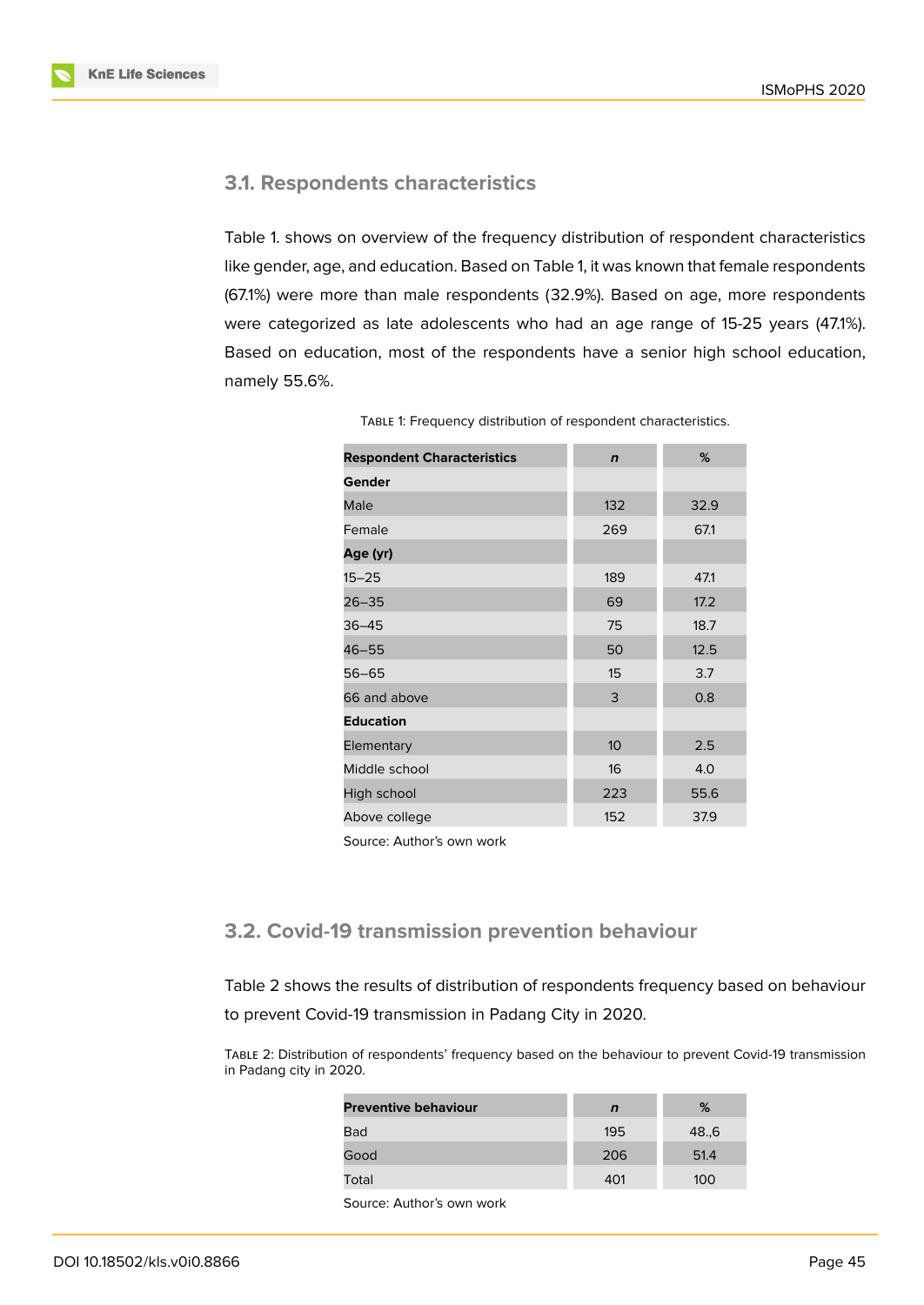Based on Table 2, it can be seen that from 401 respondents, it was found that 48.6% of respondents had bad preventive behaviour and 51.4% of respondents had good preventive behaviour in efforts to deal with Covid-19 in Padang City. The following is a description of the variable role indicators for the family role in efforts to deal with Covid-19 in Padang City in 2020, which is shown in Table 3.

In Table 3, it is known that 10.5% of respondents always do physical activity cycling around the house; 11.7% of respondents do physical activity at home. Amounting to 26.9% of respondents always do physical activity walking around the house, and 20.4% of the respondents' families cook fatty, coconut milk or fried dishes. As much as 27.4% of respondents cleaned the house with disinfectant regularly on objects often touched (tables, chairs, door handles, etc.). As much as 50, 9% of respondents still shook hands with other people sometimes during the pandemic, and 62.6% had social gatherings and activities with relatives.

### **4. Discussion**

Based on the results of the univariate analysis of the people of Padang City regarding preventing the transmission of the Covid-19 virus, it was found that 47.4% had an inadequate response in Covid-19 prevention behaviour. This study's results are in line with research conducted by Bashirian in Iran in 2020, which found that overall, 26.9% or less than half of the hospital staff behaved badly in preventing Covid-19 [8]. The results of this study are different from the research conducted by Yang in 2020 in China, which stated that the compliance with hand hygiene at the time of pre-intervention was 56.97% while after the intervention, adherence increased to 79.47[%,](#page-7-6) indicating a significant increase in overall commitment [9].

Based on the research results, it is known that only 10.5% of respondents always do physical activity cycling around the house, 11.7% of respondents do physical activity at home. Amounting to 26.9% of respondents [a](#page-7-7)lways do physical activity walking around the house, and 20.4% of the respondent's families always cook fatty, coconut milk or fried dishes. as much as 27.4% of respondents always clean the house with disinfectant regularly on objects that are often touched (tables, chairs, door handles, etc.). As many as 50.9% of respondents still shake hands with other people sometimes during the pandemic period, and 62.6% had social gatherings and activities with relatives.

Preventive behaviour is defined as any activity carried out by someone who believes that he is healthy to prevent disease in an asymptomatic stage [10]. Based on the limitations put forward by Skinner, health behaviour is a person's response to a stimulus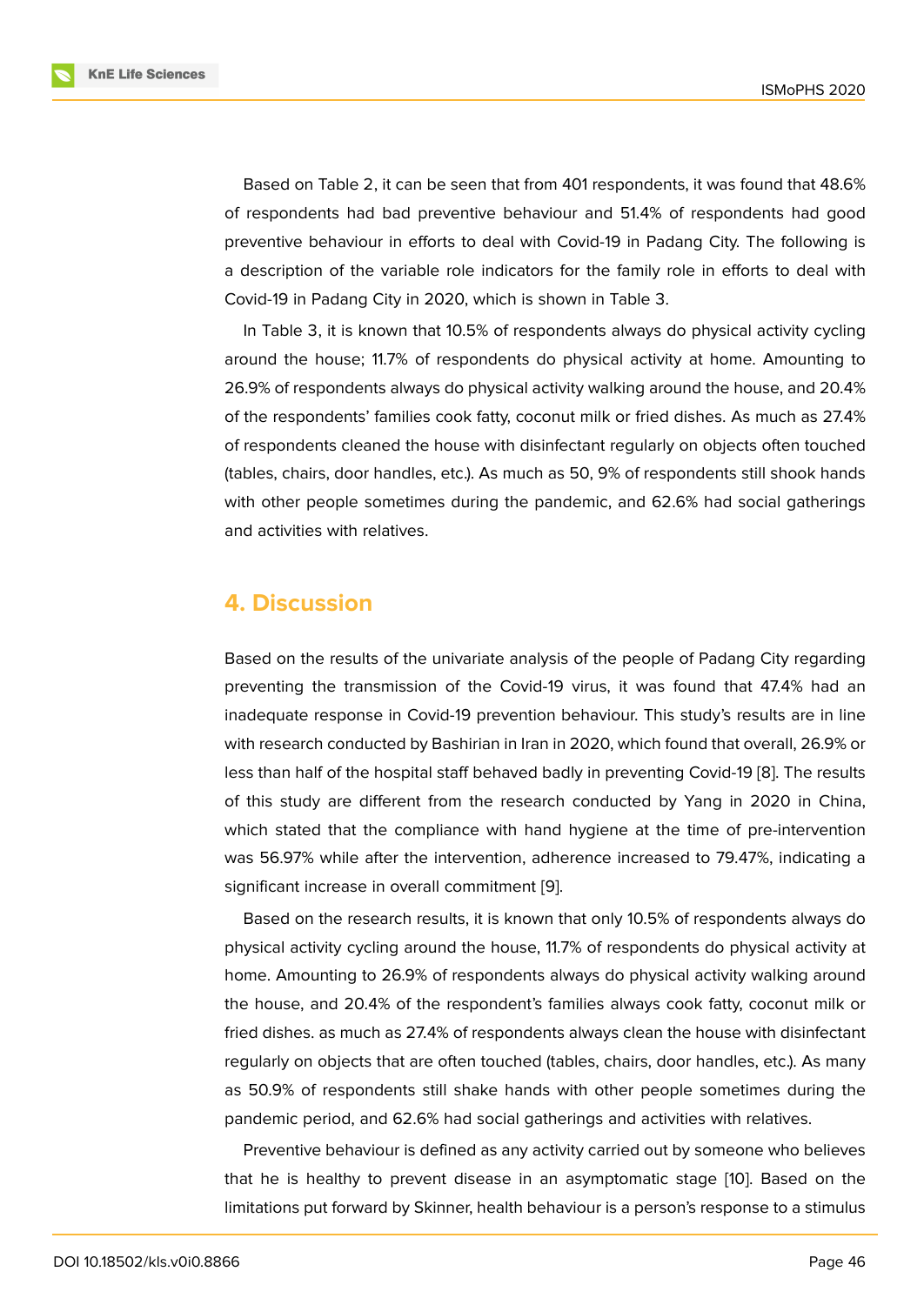| No.            | <b>Statements</b>                                                                                                                 | Answer (%)     |                  |           |               |  |
|----------------|-----------------------------------------------------------------------------------------------------------------------------------|----------------|------------------|-----------|---------------|--|
|                |                                                                                                                                   | <b>Never</b>   | <b>Sometimes</b> | Often     | <b>Always</b> |  |
| 1.             | Wash your hands with soap and<br>running water for at least 20<br>seconds                                                         | 0.7            | 11.5             | 34.9      | 52.9          |  |
| $\overline{2}$ | Avoid touching eyes, nose and<br>mouth with unwashed hands                                                                        | 0.7            | 11.7             | 32.9      | 54.6          |  |
| З              | Shake hands with others                                                                                                           | 31.7           | 50.9             | 6.7       | 10.7          |  |
| 4              | Avoid close physical interaction with<br>people who have symptoms of<br>illness                                                   | 3.0            | 8.7              | 25.7      | 62.6          |  |
| 5              | Cover your mouth when coughing<br>and sneezing with your inner arm or<br>a tissue and throwing it in the trash                    | 0.2            | 5.0              | 28.4      | 66.3          |  |
| 6              | Change clothes or shower when you<br>get home after traveling                                                                     | 0.7            | 9.5              | 28.2      | 61.6          |  |
| 7              | Cleaning the house with disinfectant<br>regularly on objects that are often<br>touched                                            | 8.7            | 34.3             | 29.4      | 27.4          |  |
| 8              | Eat nutritious foods: Animal protein                                                                                              | 1.0            | 14.0             | 39.9      | 45.1          |  |
|                | Vegetable protein                                                                                                                 | $\overline{O}$ | 13.7             | 53.6      | 32.7          |  |
|                | Vegetables                                                                                                                        | 0.5            | 12.7             | 39.2      | 47.6          |  |
|                | <b>Fruits</b>                                                                                                                     | 0.7            | 21.7             | 41.1      | 36.4          |  |
|                | Supplement                                                                                                                        | 19.5           | 35.7             | 22.9      | 21.9          |  |
| 9              | Physical activity at home Gymnastics                                                                                              | 28.4           | 44.1             | 15.7      | 11.7          |  |
|                | Walk around the house                                                                                                             | 4,0            | 29.9             | 39.2      | 26.9          |  |
|                | Cycling                                                                                                                           | 46.4           | 28.7             | 14.5      | 10.5          |  |
|                | House chores                                                                                                                      | 4.5            | 14.2             | 24.7      | 56.6          |  |
| 10             | Get enough rest at least 8 hours a<br>day                                                                                         | 0              | 19.5             | 34.9      | 45.6          |  |
| 11             | Smoke                                                                                                                             | 83.5           | 6.7              | 4.7       | 5.0           |  |
| 12             | Stay at home                                                                                                                      | 1.0            | 15.0             | 35.4      | 48.6          |  |
| 13             | Be in the crowd when go outside                                                                                                   | 45.4           | 41.6             | 8.5       | 4.5           |  |
| 14             | Physical distancing at least 1 meter                                                                                              | 1.0            | 15.2             | 41.4      | 42.4          |  |
| 15             | Using public transportation                                                                                                       | 62.6           | 26.9             | 5.2       | 5.2           |  |
| 16             | Traveling out of town                                                                                                             | 68.8           | 24.4             | 3.7       | 3.0           |  |
| 17             | Doing activities together                                                                                                         | 26.2           | 62.6             | 7.2       | 4.0           |  |
| 18             | Worship at a mosque/church/ etc<br>during a pandemic                                                                              | 50.9           | 38.2             | 6.7       | 4.2           |  |
|                | <b>Statements</b>                                                                                                                 |                |                  | <b>No</b> | Yes           |  |
| 19             | If sick, take the initiative to self-isolate in a separate room for 14<br>days                                                    |                |                  | 7.5       | 92.5          |  |
| 20             | If you are sick, notify your family and if you have any indication of<br>Covid-19 symptoms, immediately report it to the hospital |                |                  | 4.7       | 95.3          |  |

TABLE 3: Description of the frequency distribution of Covid-19 prevention behaviour questions in the city of Padang in 2020.

Source: Author's own work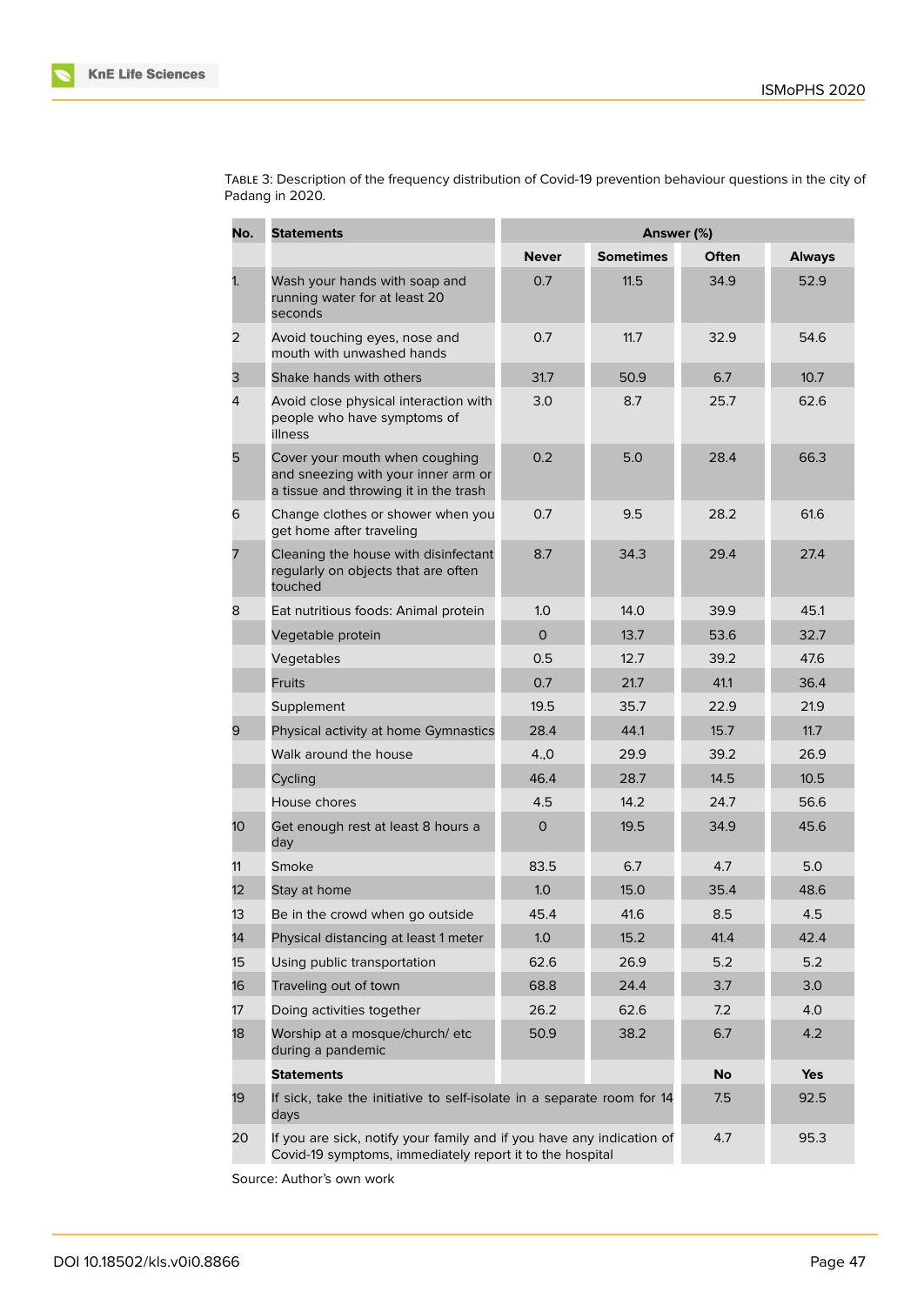or object related to health, illness, and factors that affect health such as health services, food, drink, and the environment [5]. Based on the above definition, health behaviour is all activities or activities of a person, both observable and unobservable, related to health maintenance and improvement.

However, given the global pand[e](#page-7-4)mic, the latest urgent considerations regarding the regulation or adjustment of life begin. The pandemic has proven how close distances and institutional arrangements are not working well, which will undoubtedly have an impact on our survival in the future. A home is a dangerous place for those who live with family nearby. So it can be concluded that the house becomes a vector of disease for people who live together if they do not implement health protocols [11].

Living life in a nursing home environment is now a grim thing but an all too clear reality for some fragile, weak countries. The elderly are a vulnerable group, placing them at a much greater risk of Covid-19, while quarantine places have b[ee](#page-7-8)n carried out to reduce the spread of the virus among the community [12]. Preventive action is the current strategy to limit the spread of cases. Early screening, diagnosis, isolation, and treatment are needed to prevent further spread. The most important current plan for the population is to wash hands, use hand sanitizer, and a[voi](#page-8-0)d touching the face, eyes, and mouth after interacting with other people.

People should always wash their hands diligently, pay attention to respiratory hygiene such as wearing masks, and avoid crowds and avoid contact with sick individuals, if possible, to reduce the risk of disease transmission. Many organizations have prepared posters and brochures related to Covid-19 prevention, and of course, they are widely used throughout the world. WHO and other health organizations have published visual tools in videos and posters to exemplify how to wash hands properly [13].

Based on various references, quarantine is the most effective method in reducing the number of infected and dead individuals [6, 14]. Quarantine policies are especially useful in countries that have started strict quarantine rules from the s[tar](#page-8-1)t. In an article published rapidly by the Cochrane Library, evaluating 29 studies, which showed results that quarantine could reduce the number of i[nf](#page-7-9)[ect](#page-8-2)ed at a rate from 81% to 41 percent and mortality from 61% to 31% percent.

The government plays a significant role in disciplining people's behaviour in implementing health protocols to reduce Covid-19 cases, especially in Padang. Currently, the Municipal Government of Padang and West Sumatra Province have implemented policies and sanctions for those who violate health protocols, especially outside the home. This policy is contained in the regional regulation on the adaptation of new habits (Perda AKB). This Perda regulates administrative and criminal sanctions. Criminal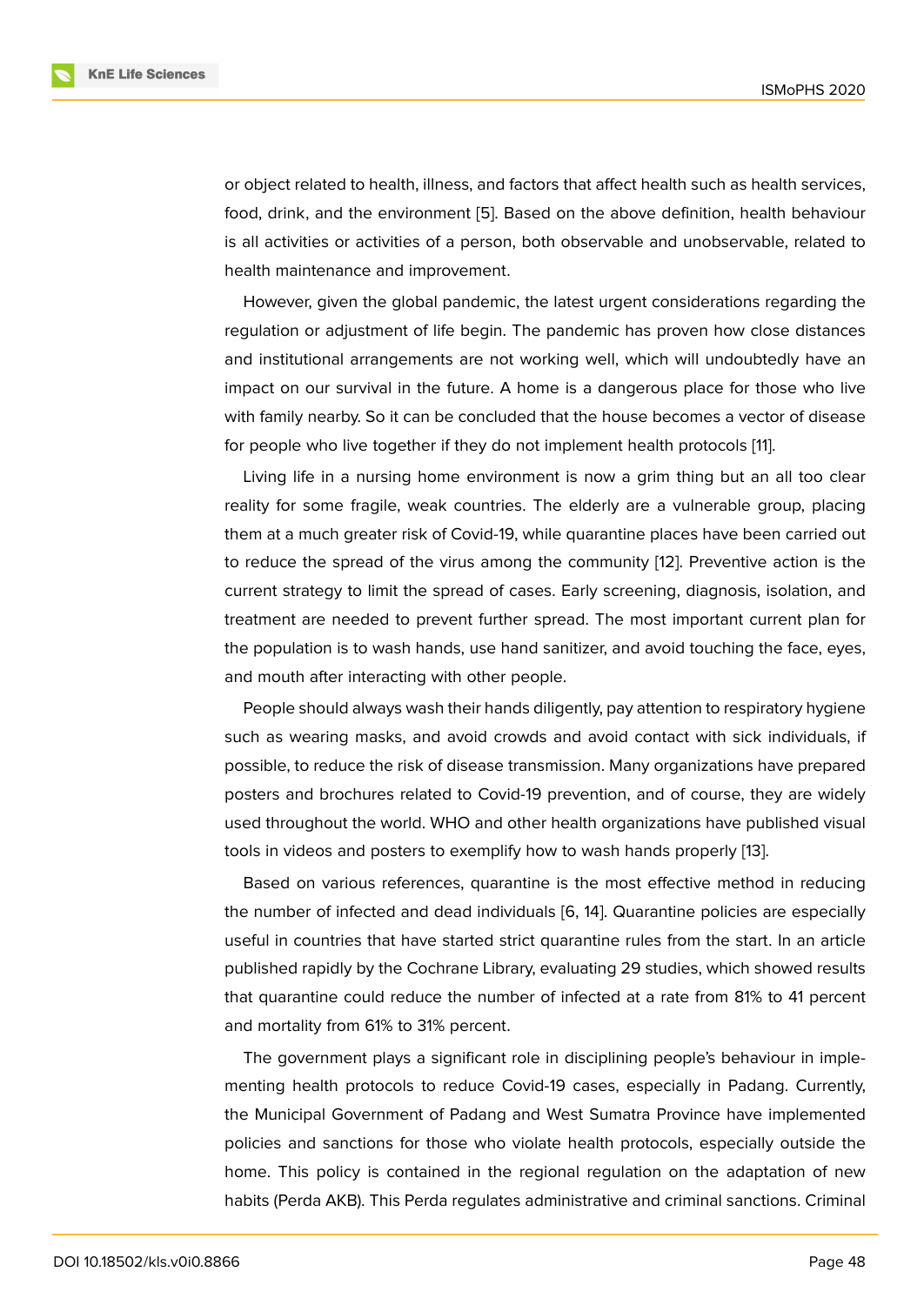sanctions are given to the community if the community does not heed administrative sanctions [15]. With the enactment of this regional regulation, the public will be more disciplined in implementing health protocols, and the government will be stricter in monitoring the community.

Althoug[h t](#page-8-3)he proportion of public response is not right from the research results obtained, namely as much as 47.6%, this is still a shared responsibility to reduce the percentage number again through education such as social media, Facebook. Other technological applications allow it to become a container for providing education about the prevention of Covid-19 and how health protocols must be applied to achieve a public health degree. This case is a turning point in efforts to live a clean and healthy lifestyle, which has so far been a necessity that has been largely ignored by the community.

The public needs to actively reduce the number of Covid-19 transmissions, such as washing hands with soap and using a hand sanitizer, especially after interacting with other people, facilitating interactions with other people. Should the public increase knowledge, attitudes, and care as a form of preventive behaviour in facing the dangers of Covid-19 to become one unit in fighting the spread of this virus.

### **5. Conclusion**

The Covid-19 pandemic that has occurred worldwide proves to us that a clean and healthy lifestyle is an absolute necessity to be implemented to avoid disease transmission. People who are not disciplined in implementing clean and healthy living habits both outside and inside the house will be straightforward to contract this outbreak. Preventive action is the current strategy to limit the spread of cases. Early screening, diagnosis, isolation, and treatment are needed to prevent further spread. The most important current plan for the population is to wash hands, use hand sanitizer, and avoid touching the face, eyes, and mouth after interacting with other people. People must always adhere to health protocols so that eventually, it can become a habit. From the research results obtained, even though the proportion of community responses that is not good is as much as 47.6%, this is still a collective responsibility to reduce the percentage figure again through education and the application of more maximal adaptation of the local regulations.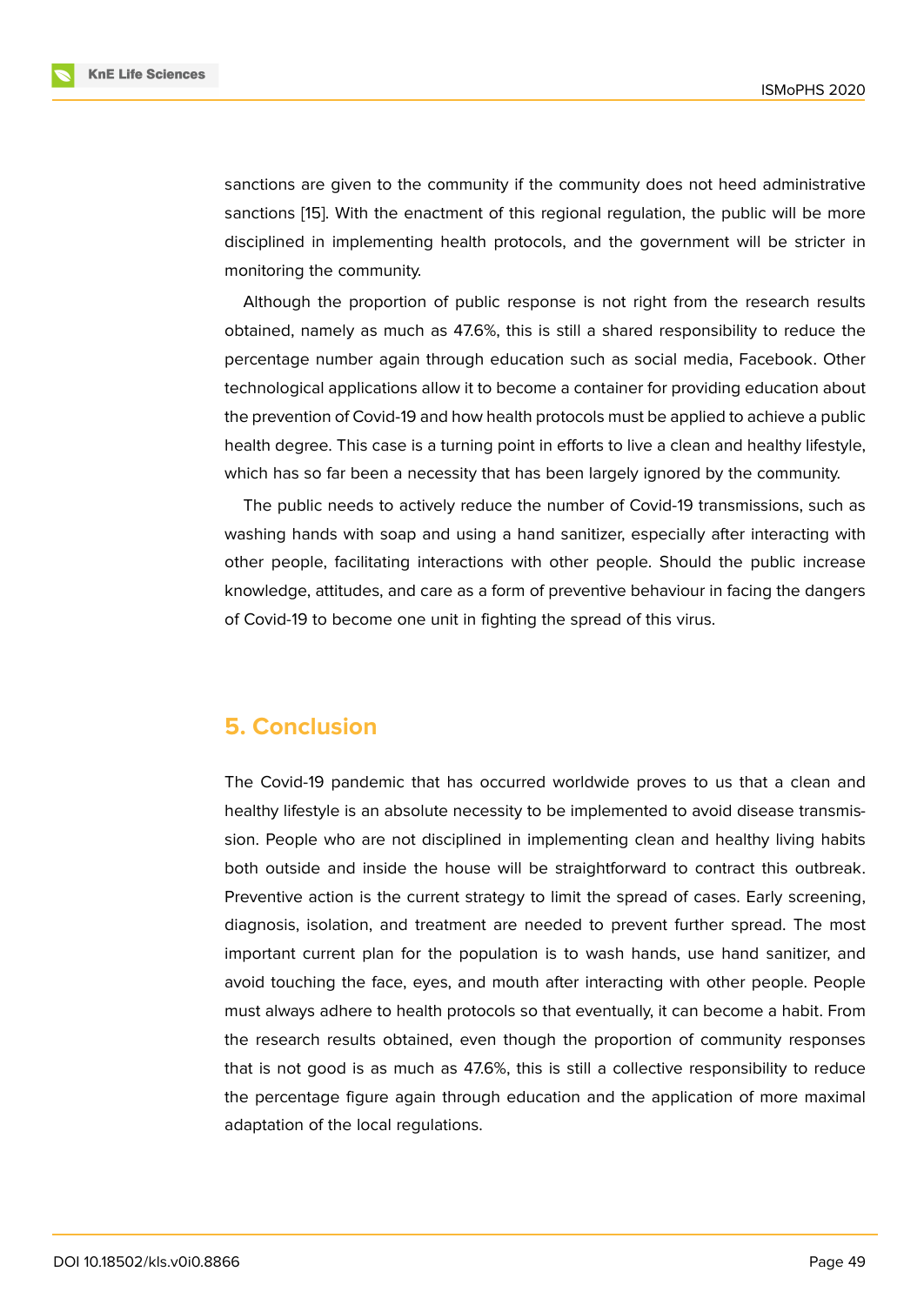# **Acknowledgement**

Thanks to the people of Padang City who have participated in this research. Thank you also to fellow lecturers in the K3 Kesling department, IKM Study Program, and the entire academic community of the Faculty of Public Health, Andalas University, for their support and cooperation.

# **Conflict of Interest**

The authors declare that there is no conflict of interest.

### **References**

- [1] WHO. (2020). *Covid-19 Strategy Update*. Geneva: WHO.
- <span id="page-7-0"></span>[2] *Satuan Tugas Pengamanan Covid-19 Indonesia*. (2020, April). Retrieved April 1, 2020 from https://www.covid19.go.id/: https://www.covid19.go.id/.
- <span id="page-7-1"></span>[3] *Pemerintah Provinsi Sumatera Barat*. (2020, April). Retrieved April 1, 2020 from https://corona.sumbarprov.go.id/details/peta\_covid19.
- <span id="page-7-2"></span>[4] *Pemerinta[h Kota Padang](https://www.covid19.go.id/)*. (2020, April[\). Retrieved April 1, 2020 fro](https://www.covid19.go.id/.)m https://corona. padang.go.id/.
- <span id="page-7-3"></span>[5] Notoatmodjo, S. (2010). *[Ilmu Perilaku Kesehatan](https://corona.sumbarprov.go.id/details/peta_covid19)*. Jakarta: PT Rineka Cipta.
- <span id="page-7-4"></span>[6] [Iwasaki, A. an](https://corona.padang.go.id/)d Grubaugh, N. (2020). Why Does Japan Have So [Few Cases of](https://corona.padang.go.id/) COVID19? *EMBO Molecular Medicine,* vol. 12, issue 5, pp. e12481-9.
- <span id="page-7-9"></span>[7] Notoatmodjo, S. (2012). *Edisi Revisi Metodologi Penelitian Kesehatan*. Jakarta: PT Rineka Cipta.
- <span id="page-7-5"></span>[8] Bashirian, S., Jenabi, E. and Khazaei, S. (2020). Factors Associated with Preventive Behavours of COVID-19 among Hospital Staff in Iran in 2020: An Application of the Protection Motivation Theory. *Journal of Hospital Infection*, vol. 105, issue 3, pp. 430-3.
- <span id="page-7-6"></span>[9] Yang, M., Wang, H. and Li, Z. (2020). Prevention and Control of Covid-19 Infection in Chinese Mental Health Center. *Frontiers in Medicine*, issue 7, pp. 356-74.
- <span id="page-7-7"></span>[10] Kasl and Cobb. (1996). Health Behavior, Illness Behavior and Sick Role Behavior. *Archives of Environmental Heatlh*, vol. 12, issue 2, pp. 246-6.
- <span id="page-7-8"></span>[11] *The New York Times*. (2020, April). Retrieved April 1, 2020 from https://www.nytimes. com/2020/04/24/world/europe/italy-coronavirus-home-isolation.html.